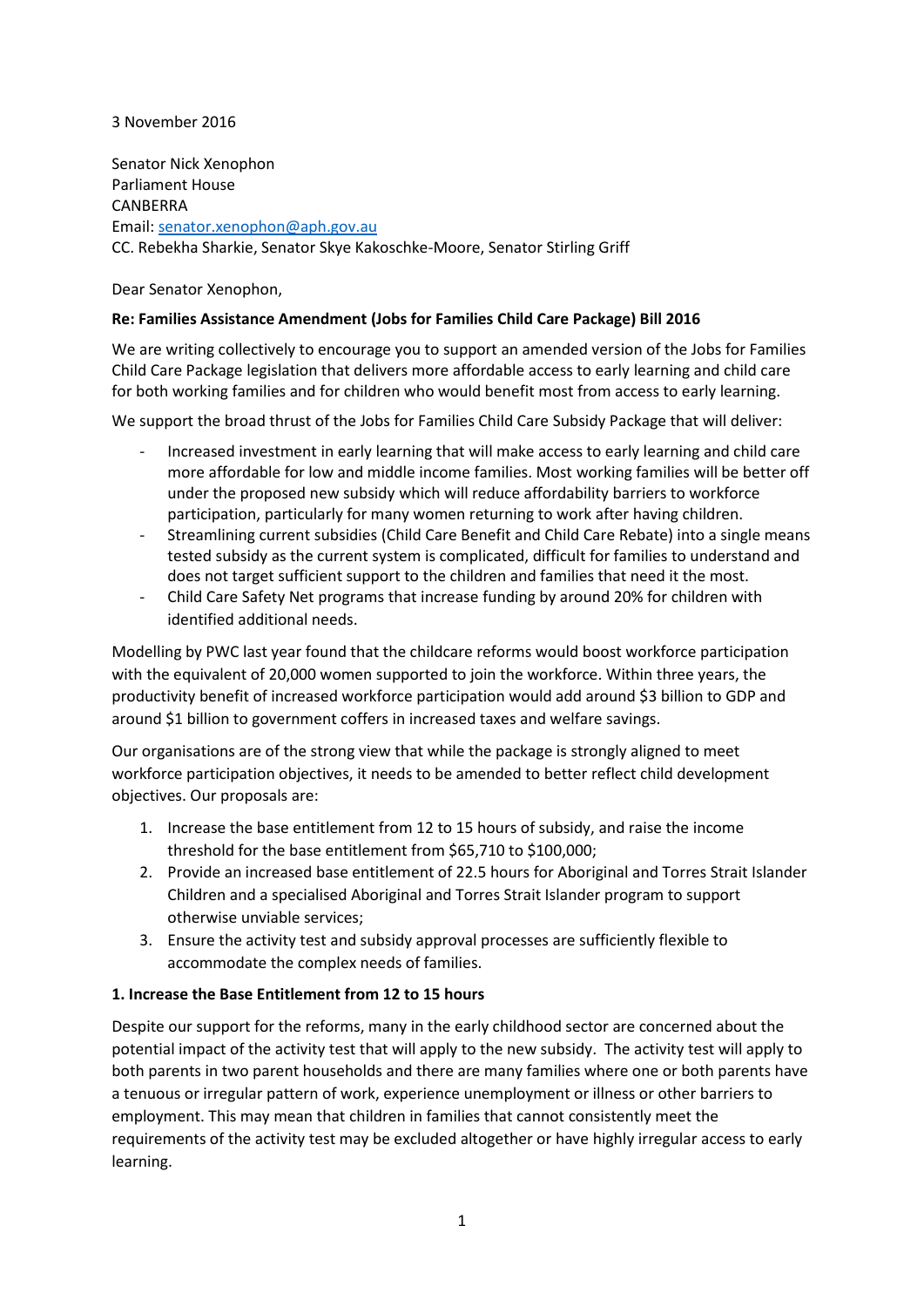We are concerned that the package reduces the base entitlement to access early learning for children in families that may struggle to consistently meet the activity test. Currently the base entitlement for families who do not meet the activity test provides up to 24 hours of means tested Child Care Benefit on family incomes up to around \$146,000. Under the new subsidy, this will be cut to 12 hours a week, and only available to families earning less than \$65,710. Up to 100,000 low income families could be worse off as a result of this change.

The sector is of the strong view that 12 hours of subsidy is not adequate to make a difference to a child's development. In a long day care environment, 12 hours of subsidy would support just one day of early learning a week, which is simply not enough to establish and maintain one on one relationships between children and educators which is at the heart of quality early learning. This has been recognised by COAG in the National Partnership for Early Childhood Education under which more than \$2 billion has been invested since 2009 to increase the minimum hours of early childhood education in the year before school to 15 hours. The United Kingdom provides 15 hours of free access to early childhood education for all 3-5 year old children and the 40% of 2 year olds who are most disadvantaged. New Zealand provides 20 hours of early childhood education for all 3- 5 year olds. Last month, Ireland became the latest OECD country to offer free early childhood education for all 3-5 year olds. Australia is well behind world best practice.

To ensure children can access at least two days of early learning, the base entitlement needs to be increased for children under school age from 12 hours per week to at least 15 hours per week as this is the minimum hours required to deliver two sessions of early learning to improve children's outcomes. There is considerable research showing that at least 15 hours of access to quality early learning is the minimum necessary to make a difference to children's development outcomes.<sup>1</sup>

We propose raising the income threshold for the base entitlement from \$65,710 to \$100,000, covering the bottom 40 per cent of families that account for 56% of children likely to start school developmentally vulnerable, and aligning the base entitlement threshold for the Child Care Subsidy with the cut off for Family Tax Benefit payments. Children who start school behind are more likely to stay behind, and to not to meet minimum standards on NAPLAN literacy and numeracy tests in Year Three.<sup>2</sup> The AEDC shows that children who have had access to sufficient amounts of quality early learning programs are a third less likely to start school developmentally behind.

This proposal does not deliver on the sector's consensus view that all children should have access to a minimum of two days in a quality early learning program, which will require additional investment. We would welcome the opportunity for a continuing dialogue with the Government on how we can continue to move towards the objective of increasing children's participation in early learning, where Australia lags leading OECD countries, particularly in respect to 3 year old children.

**.** 

<sup>1</sup> Pam Sammons "Does Preschool make a difference?" 92:113 at 100 in Sylva, K., Melhuish E, Sammons P, Siraj-Blatchford I and Taggart B (2010)"Early Childhood Matters: Evidence from the Effective Preschool and Primary Education project" Routledge New York; A review of research on the effects of early childhood education and care (ECEC) upon child development. Brussels, European Commission pp 25-3[8 http://ecec-care.org/;](http://ecec-care.org/) Loeb, S., Bridges, M., Bassok, D., Fuller, B., Ruberger, R. (2007), How Much is too much?, 'The influence of preschool centers on children's social and cognitive development, Economics of Education Review, 26, 52-56; Kalb G, Tabasso D and Zakirova R (2014) "Children's participation in early childhood education and care, and their developmental outcomes by Year 5: A comparison between disadvantaged and advantaged children" Melbourne Institute of Applied Social and Economic Research May 2014 at p.8; Harrison L, Ungerer J, Smith G, Zubrick S (2009) "Child care and early education in Australia: The Longitudinal Study of Australian Children" DSS Social Policy Research Paper No 40 p. 152; Houng B, Jeon S H & Kalb G (2011) "The effects of child care on child development" Melbourne Institute of Applied Social and Economic Research, May 2011 at p 51; Coley R, Lombardi C, Sims J (2015) Long-Term Implications of Early Education and Care Programs for Australian Children, Journal of Educational Psychology, Vol. 107(1), Feb 2015, p 284–299.

<sup>2</sup> ABS 4261.3, ABS 4261.6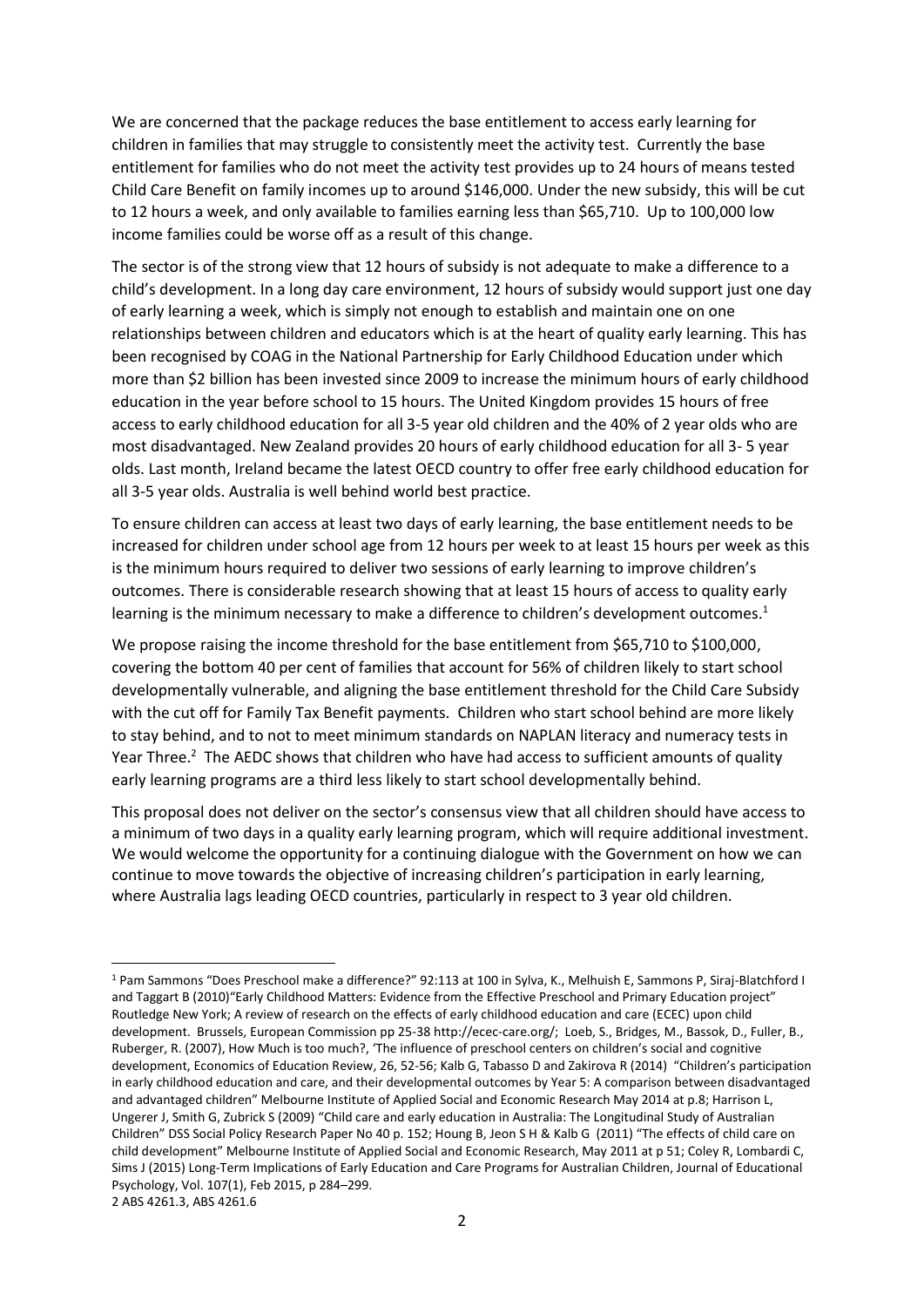We estimate that increasing the base entitlement will cost the budget around \$150 million a year. While many in the sector would prefer a base entitlement higher than 15 hours, particularly for disadvantaged children, given the current constrained fiscal environment and the need to find some offsetting savings for any additional spend, we are willing to accept that 15 hours represents a reasonable, evidence based outcome that aligns the base entitlement for early learning with the base entitlement for preschool in the year before school. We note that 15 hours of Child Care Subsidy paid at a maximum rate of 85% of fee is also generally more generous than 24 hours of Child Care Benefit at a maximum rate of \$4.80 per hour (FY18). The additional 'cost' of the increased base entitlement should be considered in the light of several issues:

- This will benefit around 80,000 low income families who currently do not meet the activity test and could be worse off under the package. Hence, much of the 'cost' is restoring what might be taken away. A single income couple family that does not meet the activity test earning \$70,000 with a child in long day care two days a week would be up to \$91 a week worse off under the package as proposed compared to what they get now.
- Economic research in Australia<sup>3</sup>, Canada<sup>4</sup> and the United States<sup>5</sup> shows that giving disadvantaged children access to early learning will provide a significant long term boost to productivity and economic growth, and generate significant long term savings to the budget.
- \$150 million is less than 1.5% of the total outlay for the Child Care Subsidy (\$11 billion) in 2018-19. The sector is willing to further discuss with the Government and the Senate how this outlay could be better targeted to prioritise child development outcomes and to minimise the overall impact on the budget beyond the \$3.1 billion already provided across the forward estimates. Our organisations have identified a number of savings measures within the package to better target expenditure to achieve early learning outcomes. This will mean the package overall is more balanced in favour of outcomes for children as well as workforce participation outcomes. Some areas we are willing to further discuss include:
	- Redirecting some of the substantial budget savings that the Government has made on compliance and integrity measures (upwards of \$500 million a year) to support access to early learning for low income families;
	- $\circ$  Redirecting some of the substantial budget forecast savings that the Government will receive due to lower than expected child care fee increases;
	- o Redirecting some of the \$1.1 billion of budget savings the Government will achieve in 2017-18 from the one year delay in the commencement of the Child care Subsidy;
	- o Tighter targeting of some of the gains flowing to high income families, such as reducing the increase in the cap for high income earners from \$2500 to \$1500;
	- o Reducing the benchmark fee for Out of School Hours Care services by \$1 an hour to better target the overall subsidy to better meet early childhood development and affordability objectives while still ensuring 70% of OOSHC services fall under the benchmark fee;
	- $\circ$  Tighter targeting of the base entitlement on incomes between \$65,710 and \$100,000.if required.

**.** 

<sup>3</sup> PWC (2014) "Putting a value on early childhood education and care in Australia"

<sup>4</sup> Kershaw P, Warburton B, Anderson L, Hertsman C, Irwin L, Forer B (2010) "The Economic Costs of Early Vulnerability in Canada" Canadian Journal of Public Health 2010:101 pp S58-S12

<sup>5</sup> Heckman J, Moon S, Pinto R , Savelyev P & Yavitz A (2010) "The rate of return to the HighScope Perry Preschool Program" Journal of Public Economics 92 114-128; [www.heckmanequation.org](http://www.heckmanequation.org/)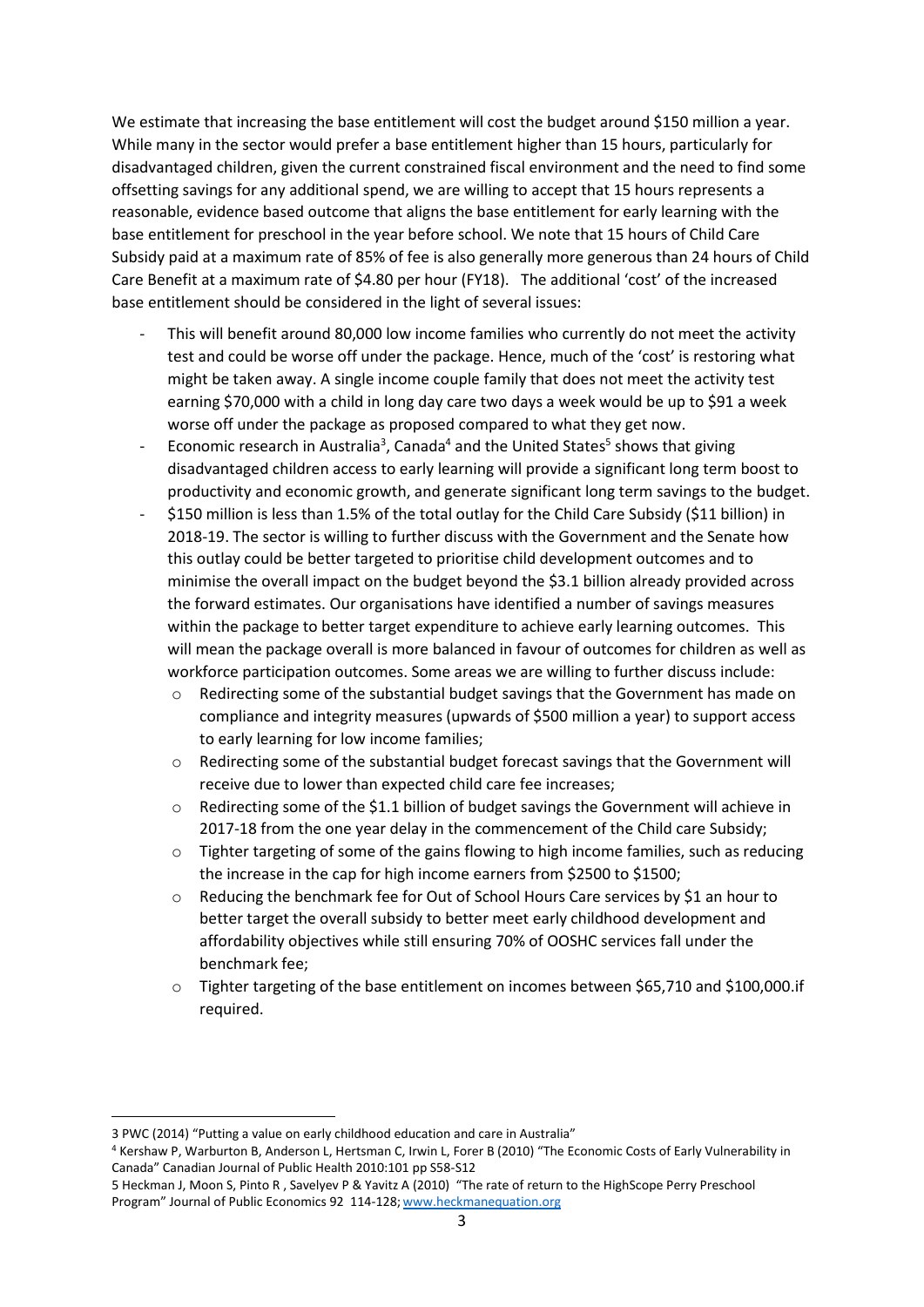## **2. Increase base entitlement for Aboriginal and Torres Strait Islander Children**

Aboriginal and Torres Strait Islander children are twice as likely as other children to start school developmentally vulnerable. Increasing Aboriginal and Torres Strait Islander children's participation in early childhood education is a key target of the Closing the Gap initiative, a target Australia is falling short in meeting. We propose increasing the base entitlement for Aboriginal and Torres Strait Islander children from 12 hours to 22.5 hours, supporting at least three sessions a week. This base entitlement should be available to families eligible for Family Tax Benefit Part A.

We also support establishing a specialised Aboriginal and Torres Strait Islander program to top up funding from Child Care Subsidy and fees to ensure viability of Indigenous services situated in particularly impoverished communities, potentially within the existing Child Care Safety Net - Community Child Care Fund allocation supplementing funding through the mainstream subsidy. This closely targeted program recognises that many Indigenous services emerged out of a gap in the mainstream market and are not currently viable; would aim to provide access to those most vulnerable Indigenous children not otherwise accessing early years services; and seek to overcome the significant barriers of service access for impoverished Indigenous families. These services are often in rural, remote or very remote areas where there are very limited other supports available.

### **3. Ensure the activity test and subsidy approval processes are flexible**

To ensure that the new subsidy is flexible to accommodate the needs of families, we also propose:

- Refining the approval process for Additional Child Care Subsidy for Child Wellbeing and establishing state specific working groups to develop guidelines and business processes;
- A six week transition period where a families entitlement to subsidy has changed to give sufficient time to make other arrangements;
- Ensuring that the definition of 'activity' encompasses a broad definition of volunteering and generous treatment of work-related activities including travel, work experience and job search, and maximum flexibility in managing the CCS entitlements of casual workers to support workforce participation and continuity of care;
- A comprehensive review of the Child Care Subsidy after two years to ensure it continues to meet affordability and accessibility objectives, including the adequacy of the benchmark fees, usage patterns of child care and the impact of the new subsidy and Safety Net Programs on categories of children most likely to be vulnerable (e.g. Aboriginal and Torres Strait Islander children, children with additional needs, low income families).

The sector has been engaged in consultations with the Department on many of the rules governing these issues, and considerable progress has been made. It would be appropriate for the Senate seek firm assurances from the Government on the final outcome on these issues.

# **4. Breaking the funding nexus to Family Tax Benefit Savings**

We believe that the Jobs for Families Child Care Package Bill is an important piece of reform that stands on its own merits and should not be conditional on additional savings from Family Tax Benefits. We also note that the Government has achieved \$4 billion in savings to Family Tax Benefits and \$1.4 billion in savings to childcare assistance since the 2015 Budget, which is more than enough to fund the \$3.1 billion package. Further the package will largely pay for itself as noted by the Productivity Commission in its report<sup>6</sup> and modelling by PWC, based on the real life experience of Quebec where fiscal gains to Government exceed cost by a ratio of 1.51 to  $1<sup>7</sup>$ .

**.** 

<sup>6</sup> Productivity Commission (Oct 2014) report on Child care and Early Learning p.13

<sup>7</sup> Fortin P, Godbout L & St Cerby S (2012) "Impact of Quebec's Universal Low Fee Child care Program" Quebec